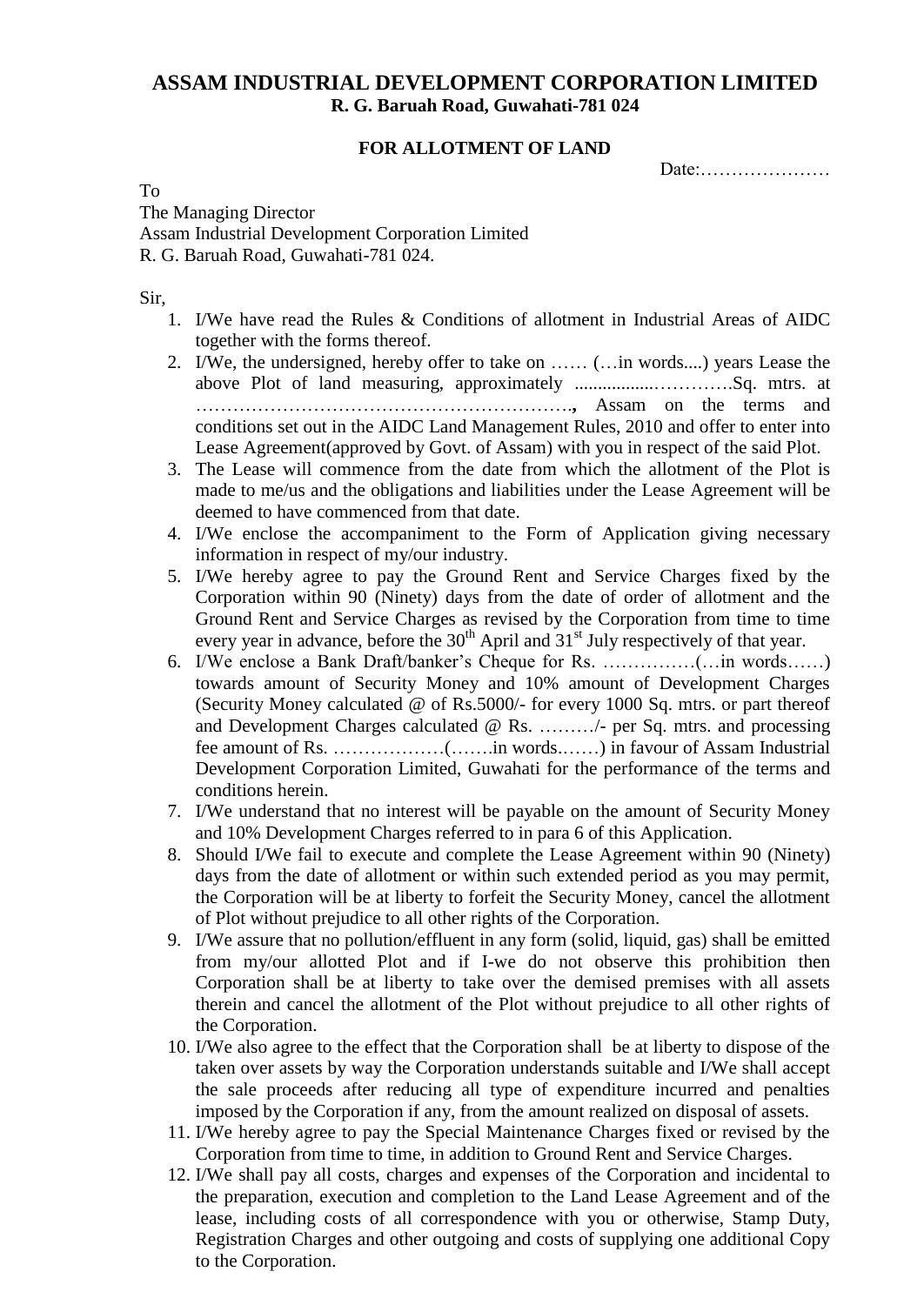- 13. The Managing Director, Assam Industrial Development Corporation Limited or any other Officer authorized by the Corporation will be acting on its behalf for the purpose of this Application and its acceptance and for all purpose(s) connected with the preparation and execution of the Land Lease Agreement.
- 14. Any Notice, Letter or Communication or Intimation addressed to me/us at the following address will be deemed as valid for all purposes.
- 15. I am/We are willing to accept any Plot which is allotted to us by the Corporation. However, if the Area applied for by me/us is changed, I/We have the option to reject the offer within a month's time from the date of issue of Allotment Letter.

| Signature of two witnesses | Signature of Applicant(s) |  |
|----------------------------|---------------------------|--|
|                            |                           |  |
| (in capital letters)       | (in capital letters)      |  |
| Address                    |                           |  |
|                            | Full & Permanent address  |  |
| (in capital letters)       |                           |  |
| Address                    |                           |  |
|                            |                           |  |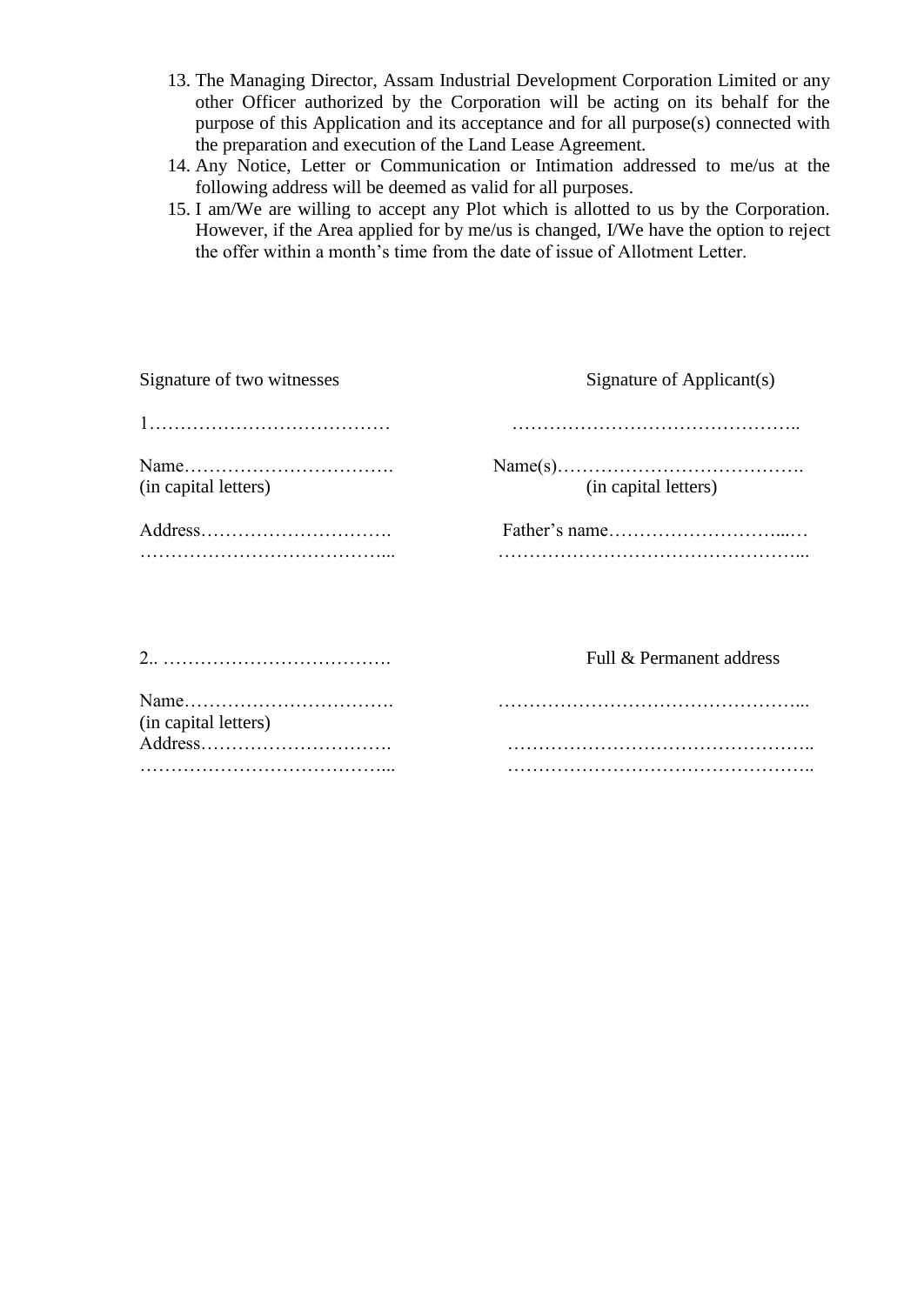## **ACCOMPANIMENT TO THE FORM OF APPLICATION/DETAILS OF THE SCHEME**

| 1.<br>2.                           | Name of the firm:<br>Address:                                                                                                                                                                   |               |
|------------------------------------|-------------------------------------------------------------------------------------------------------------------------------------------------------------------------------------------------|---------------|
| 3.                                 | Telephone No., if any                                                                                                                                                                           |               |
| 4.                                 | Constitution of the firm<br>Name of Proprietor/Promoter(With PAN)<br>a)                                                                                                                         |               |
|                                    | b)<br>Partnership                                                                                                                                                                               |               |
| Sl.<br>No.                         | Name of the Partners (With PAN)                                                                                                                                                                 | <b>Shares</b> |
| 1.<br>2.<br>3.<br>4.<br>Sl.<br>No. | Private Limited.<br>c)<br>Name of the Promoter/Director(With PAN)                                                                                                                               | <b>Shares</b> |
| 1.<br>2.<br>3.<br>4.               | Public Limited: (With PAN)<br>d)                                                                                                                                                                |               |
| 5.                                 | Name & Type of the Project:<br>Capacity<br>a)<br>Proposed export<br>b)<br>(as percentage of capacity)<br><b>Fixed Investment</b><br>c)<br>d)<br>DPR attached/non attached<br>Covered area<br>e) |               |
| 6.                                 | Small/Medium/Large with reference<br>to provisional / PMT/SIA/Letter of<br>Intent/Industrial Licence.                                                                                           |               |
| 7.                                 | Special category, if any, SC/ST/Electronic/<br>Handicapped/Women Entrepreneur with reference<br>to required certificates for concessions<br>(attached / non attached)                           |               |
| 8.                                 | Expected date of construction and production<br>Construction<br>a.                                                                                                                              |               |